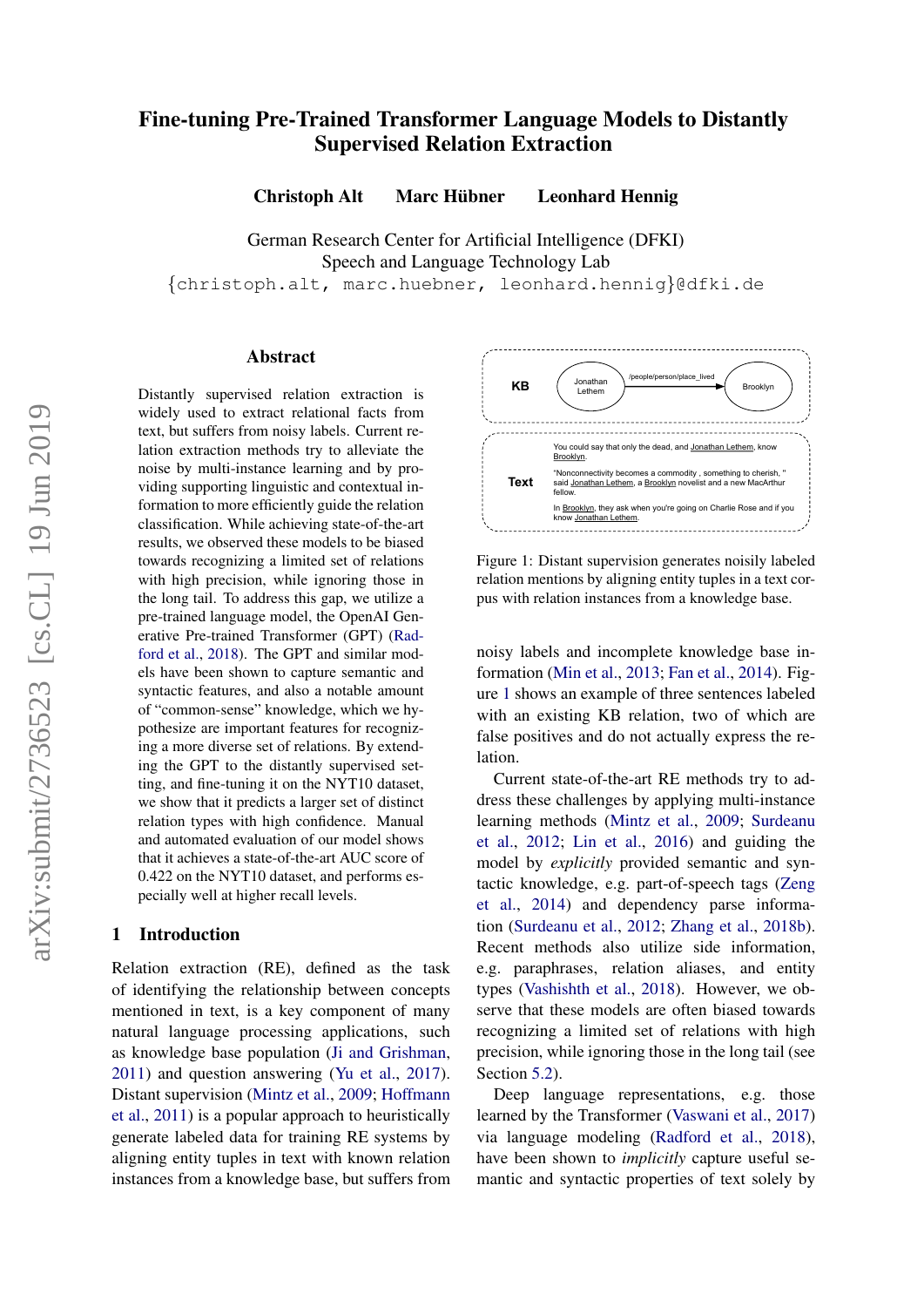unsupervised pre-training [\(Peters et al.,](#page-9-5) [2018\)](#page-9-5), as demonstrated by state-of-the-art performance on a wide range of natural language processing tasks [\(Vaswani et al.,](#page-9-4) [2017;](#page-9-4) [Peters et al.,](#page-9-5) [2018;](#page-9-5) [Radford et al.,](#page-9-0) [2018;](#page-9-0) [Devlin et al.,](#page-8-6) [2018\)](#page-8-6), including supervised relation extraction [\(Alt et al.,](#page-8-7) [2019\)](#page-8-7). [Radford et al.](#page-9-6) [\(2019\)](#page-9-6) even found language models to perform fairly well on answering open-domain questions without being trained on the actual task, suggesting they capture a limited amount of "common-sense" knowledge. We hypothesize that pre-trained language models provide a stronger signal for distant supervision, better guiding relation extraction based on the knowledge acquired during unsupervised pre-training. Replacing explicit linguistic and side-information with implicit features improves domain and language independence and could increase the diversity of the recognized relations.

In this paper, we introduce a Distantly Supervised Transformer for Relation Extraction (DIS-TRE). We extend the standard Transformer architecture by a selective attention mechanism to handle multi-instance learning and prediction, which allows us to fine-tune the pre-trained Transformer language model directly on the distantly supervised RE task. This minimizes explicit feature extraction and reduces the risk of error accumulation. In addition, the self-attentive architecture allows the model to efficiently capture longrange dependencies and the language model to utilize knowledge about the relation between entities and concepts acquired during unsupervised pre-training. Our model achieves a state-of-the-art AUC score of 0.422 on the NYT10 dataset, and performs especially well at higher recall levels, when compared to competitive baseline models.

We selected the GPT as our language model because of its fine-tuning efficiency and reasonable hardware requirements, compared to e.g. LSTMbased language models [\(Ruder and Howard,](#page-9-7) [2018;](#page-9-7) [Peters et al.,](#page-9-5) [2018\)](#page-9-5) or BERT [\(Devlin et al.,](#page-8-6) [2018\)](#page-8-6). The contributions of this paper can be summarized as follows:

- We extend the GPT to handle bag-level, multi-instance training and prediction for distantly supervised datasets, by aggregating sentence-level information with selective attention to produce bag-level predictions  $(\S 3)$  $(\S 3)$ .
- We evaluate our fine-tuned language model on the NYT10 dataset and show that it

achieves a state-of-the-art AUC compared to RESIDE [\(Vashishth et al.,](#page-9-3) [2018\)](#page-9-3) and PCNN+ATT [\(Lin et al.,](#page-8-5) [2016\)](#page-8-5) in held-out evaluation  $(\S 4, \S 5.1)$  $(\S 4, \S 5.1)$  $(\S 4, \S 5.1)$  $(\S 4, \S 5.1)$ .

- We follow up on these results with a manual evaluation of ranked predictions, demonstrating that our model predicts a more diverse set of relations and performs especially well at higher recall levels  $(\S 5.2)$  $(\S 5.2)$ .
- We make our code publicly available at [https://github.com/DFKI-NLP/](https://github.com/DFKI-NLP/DISTRE) [DISTRE](https://github.com/DFKI-NLP/DISTRE).

### 2 Transformer Language Model

This section reviews the Transformer language model as introduced by [Radford et al.](#page-9-0) [\(2018\)](#page-9-0). We first define the Transformer-Decoder (Section [2.1\)](#page-1-0), followed by an introduction on how contextualized representations are learned with a language modeling objective (Section [2.2\)](#page-2-1).

### <span id="page-1-0"></span>2.1 Transformer-Decoder

The Transformer-Decoder [\(Liu et al.,](#page-8-8) [2018a\)](#page-8-8), shown in Figure [2,](#page-2-2) is a decoder-only variant of the original Transformer [\(Vaswani et al.,](#page-9-4) [2017\)](#page-9-4). Like the original Transformer, the model repeatedly encodes the given input representations over multiple layers (i.e., Transformer blocks), consisting of masked multi-head self-attention followed by a position-wise feedforward operation. In contrast to the original decoder blocks this version contains no form of unmasked self-attention since there are no encoder blocks. This is formalized as follows:

$$
h_0 = TW_e + W_p
$$
  
\n
$$
h_l = tf\_block(h_{l-1}) \forall l \in [1, L]
$$
 (1)

Where  $T$  is a matrix of one-hot row vectors of the token indices in the sentence,  $W_e$  is the token embedding matrix,  $W_p$  is the positional embedding matrix,  $L$  is the number of Transformer blocks, and  $h_l$  is the state at layer l. Since the Transformer has no implicit notion of token positions, the first layer adds a learned positional embedding  $e_p \in \mathbb{R}^d$  to each token embedding  $e_t^p \in \mathbb{R}^d$  at position  $p$  in the input sequence. The self-attentive architecture allows an output state  $h_l^p$  $\int_l^p$  of a block to be informed by all input states  $h_{l-1}$ , which is key to efficiently model long-range dependencies. For language modeling, however, self-attention must be constrained (masked) not to attend to positions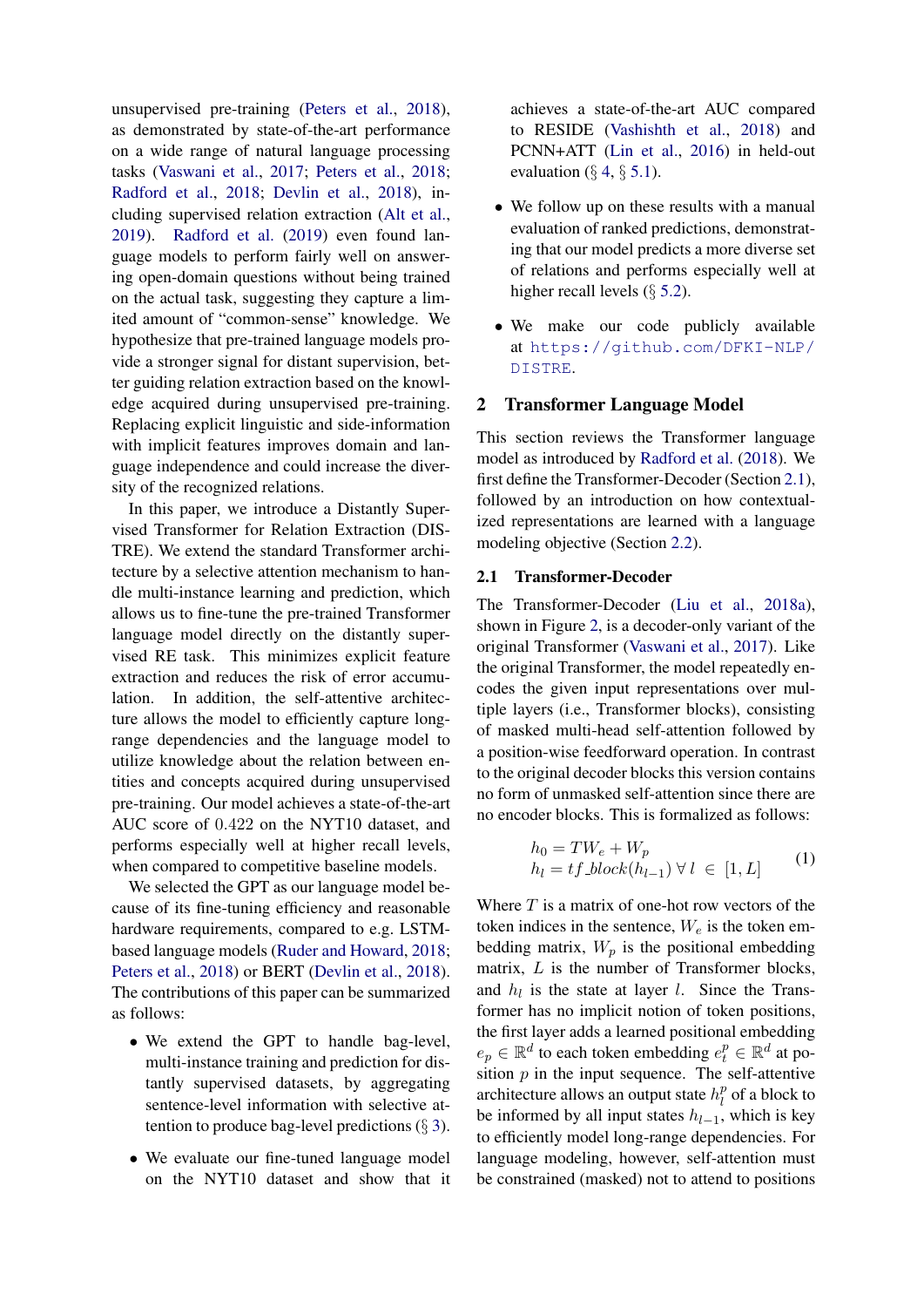<span id="page-2-2"></span>

Figure 2: Transformer-Block architecture and training objectives. A Transformer-Block is applied at each of the L layers to produce states  $h_1$  to  $h_L$ . After encoding each sentence in a bag into its representation  $s_i$ , selective attention informs the relation classifier with a representation aggregated over all sentences  $[s_1, \ldots, s_n]$ .

ahead of the current token. For a more exhaustive description of the architecture, we refer readers to [Vaswani et al.](#page-9-4) [\(2017\)](#page-9-4) and the excellent guide "The Annotated Transformer".[1](#page-2-3)

# <span id="page-2-1"></span>2.2 Unsupervised Pre-training of Language Representations

Given a corpus  $C = \{c_1, \ldots, c_n\}$  of tokens  $c_i$ , the language modeling objective maximizes the likelihood

<span id="page-2-5"></span>
$$
L_1(\mathcal{C}) = \sum_i \log P(c_i|c_{i-1},\ldots,c_{i-k};\theta), \quad (2)
$$

where k is the context window considered for predicting the next token  $c_i$  via the conditional probability  $P$ . The distribution over the target tokens is modeled using the previously defined Transformer model as follows:

$$
P(c) = softmax(h_L W_e^T), \tag{3}
$$

where  $h_L$  is the sequence of states after the final layer L,  $W_e$  is the embedding matrix, and  $\theta$  are the model parameters that are optimized by stochastic gradient descent. This results in a probability distribution for each token in the input sequence.

### <span id="page-2-0"></span>3 Multi-Instance Learning with the Transformer

This section introduces our extension to the original transformer architecture, enabling bag-level

multi-instance learning on distantly supervised datasets (Section [3.1\)](#page-2-4), followed by a description of our task-specific input representation for relation extraction (Section [3.2\)](#page-3-1).

### <span id="page-2-4"></span>3.1 Distantly Supervised Fine-tuning on Relation Extraction

After pre-training with the objective in Eq. [2,](#page-2-5) the language model is fine-tuned on the relation extraction task. We assume a labeled dataset  $\mathcal{D} = \{ (x_i, head_i, tail_i, r_i) \}_{i=1}^N$ , where each example consists of an input sequence of tokens  $x_i = [x^1, \dots, x^m]$ , the positions head<sub>i</sub> and tail<sub>i</sub> of the relation's head and tail entity in the sequence of tokens, and the corresponding relation label  $r_i$ , assigned by distant supervision. Due to its noisy annotation, label  $r_i$  is an unreliable target for training. Instead, the relation classification is applied on a bag level, representing each entity pair (head, tail) as a set  $S = \{x_1, \ldots, x_n\}$  consisting of all sentences that contain the entity pair. A set representation  $s$  is then derived as a weighted sum over the individual sentence representations:

$$
s = \sum_{i} \alpha_i s_i,\tag{4}
$$

where  $\alpha_i$  is the weight assigned to the corresponding sentence representation  $s_i$ . A sentence representation is obtained by feeding the token sequence  $x_i$  of a sentence to the pre-trained model and using the last state  $h_L^m$  of the final state representation  $h<sub>L</sub>$  as its representation  $s<sub>i</sub>$ . The set representation s is then used to inform the relation classifier.

We use selective attention [\(Lin et al.,](#page-8-5) [2016\)](#page-8-5), shown in Figure [2,](#page-2-2) as our approach for aggregating a bag-level representation s based on the individual sentence representations  $s_i$ . Compared to average selection, where each sentence representation contributes equally to the bag-level representation, selective attention learns to identify the sentences with features most clearly expressing a relation, while de-emphasizing those that contain noise. The weight  $\alpha_i$  is obtained for each sentence by comparing its representation against a learned relation representation r:

$$
\alpha_i = \frac{\exp(s_i r)}{\sum_{j=1}^n \exp(s_j r)}
$$
(5)

To compute the output distribution  $P(l)$  over relation labels, a linear layer followed by a softmax

<span id="page-2-3"></span><sup>1</sup>[http://nlp.seas.harvard.edu/2018/04/](http://nlp.seas.harvard.edu/2018/04/03/attention.html) [03/attention.html](http://nlp.seas.harvard.edu/2018/04/03/attention.html)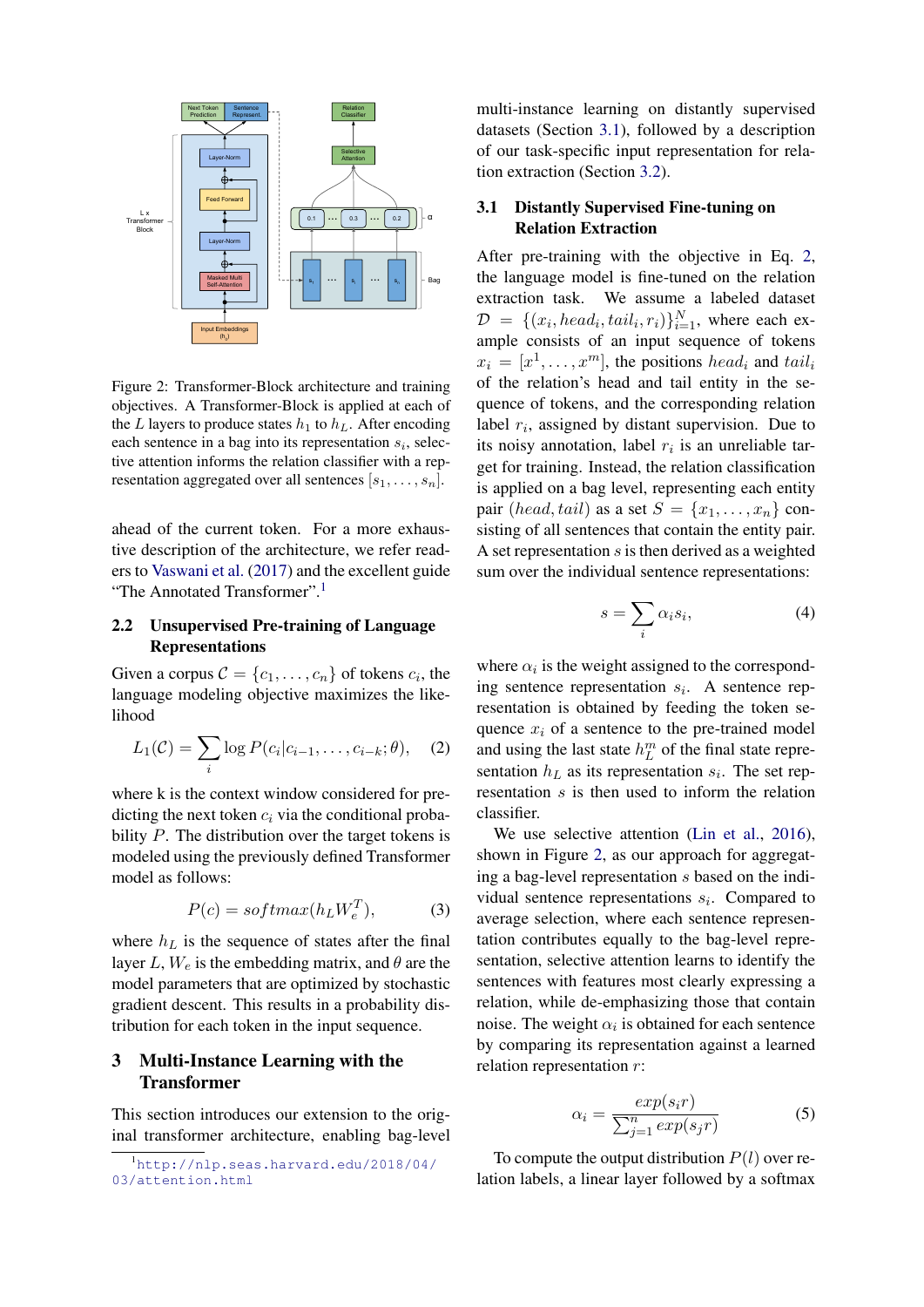is applied to s:

$$
P(l|S,\theta) = softmax(W_r s + b), \qquad (6)
$$

where  $W_r$  is the representation matrix of relations r and  $b \in R^{d_r}$  is a bias vector. During fine-tuning we want to optimize the following objective:

$$
L_2(\mathcal{D}) = \sum_{i=1}^{|\mathcal{S}|} \log P(l_i|S_i, \theta) \tag{7}
$$

According to [Radford et al.](#page-9-0) [\(2018\)](#page-9-0), introducing language modeling as an auxiliary objective during fine-tuning improves generalization and leads to faster convergence. Therefore, our final objective combines Eq. [2](#page-2-5) and Eq. [7:](#page-3-2)

$$
L(\mathcal{D}) = \lambda * L_1(\mathcal{D}) + L_2(\mathcal{D}), \tag{8}
$$

where the scalar value  $\lambda$  is the weight of the language model objective during fine-tuning.

### <span id="page-3-1"></span>3.2 Input Representation

Our input representation (see Figure [3\)](#page-3-3) encodes each sentence as a sequence of tokens. To make use of sub-word information, we tokenize the input text using byte pair encoding (BPE) [\(Sennrich](#page-9-8) [et al.,](#page-9-8) [2016\)](#page-9-8). The BPE algorithm creates a vocabulary of sub-word tokens, starting with single characters. Then, the algorithm iteratively merges the most frequently co-occurring tokens into a new token until a predefined vocabulary size is reached. For each token, we obtain its input representation by summing over the corresponding token embedding and positional embedding.

While the model is pre-trained on plain text sentences, relation extraction requires a structured input, namely a sentence and relation arguments. To avoid task-specific changes to the architecture, we adopt a traversal-style approach similar to [Radford](#page-9-0) [et al.](#page-9-0) [\(2018\)](#page-9-0). The structured, task-specific input is converted to an ordered sequence to be directly fed to the model without architectural changes. Figure [3](#page-3-3) provides a visual illustration of the input format. It starts with the tokens of the head and tail entity, separated by delimiters, followed by the token sequence of the sentence containing the entity pair, and ends with a special classification token. The classification token signals the model to generate a sentence representation for relation classification. Since our model processes the input left-to-right, we add the relation arguments to the beginning, to bias the attention mechanism towards their token representation while processing the sentence's token sequence.

<span id="page-3-3"></span><span id="page-3-2"></span>

Figure 3: Relation extraction requires a structured input for fine-tuning, with special delimiters to assign different meanings to parts of the input. The input embedding  $h_0$  is created by summing over the positional embedding and the byte pair embedding for each token. States  $h_l$  are obtained by self-attending over the states of the previous layer  $h_{l-1}$ .

### <span id="page-3-0"></span>4 Experiment Setup

In the following section we describe our experimental setup. We run our experiments on the distantly supervised NYT10 dataset and use PCNN+ATTN [\(Lin et al.,](#page-8-5) [2016\)](#page-8-5) and RE-SIDE [\(Vashishth et al.,](#page-9-3) [2018\)](#page-9-3) as the state-of-theart baselines.

The piecewise convolutional neural network (PCNN) segments each input sentence into parts to the left, middle, and right of the entity pair, followed by convolutional encoding and selective attention to inform the relation classifier with a baglevel representation. RESIDE, on the other hand, uses a bidirectional gated recurrent unit (GRU) to encode the input sentence, followed by a graph convolutional neural network (GCN) to encode the explicitly provided dependency parse tree information. This is then combined with named entity type information to obtain a sentence representation that can be aggregated via selective attention and forwarded to the relation classifier.

#### 4.1 NYT10 Dataset

The NYT10 dataset by [Riedel et al.](#page-9-9) [\(2010\)](#page-9-9) is a standard benchmark for distantly supervised relation extraction. It was generated by aligning Freebase relations with the New York Times corpus, with the years 2005–2006 reserved for training and 2007 for testing. We use the version of the dataset pre-processed by [Lin et al.](#page-8-5) [\(2016\)](#page-8-5), which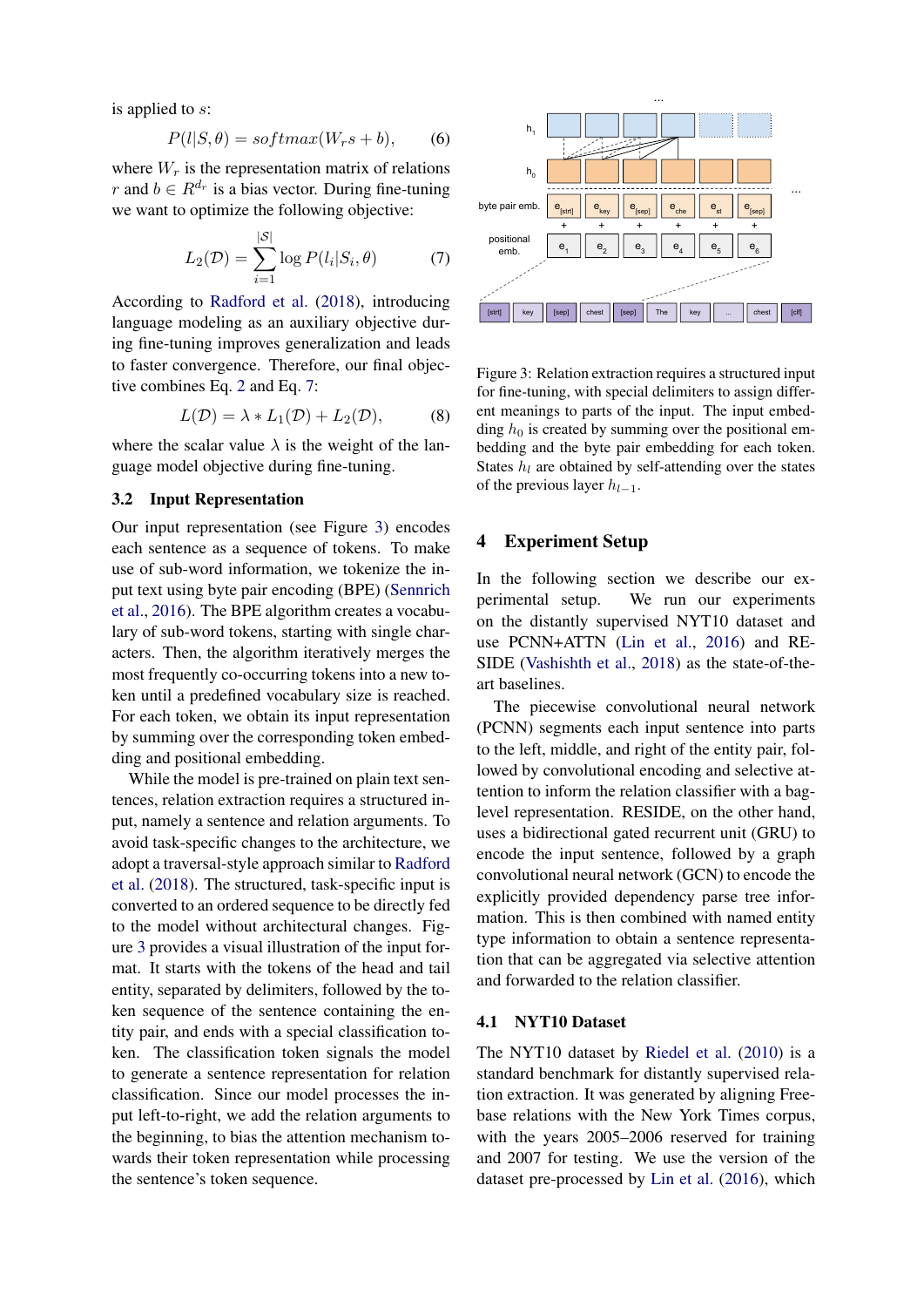is openly accessible online.<sup>[2](#page-4-1)</sup> The training data contains 522,611 sentences, 281,270 entity pairs and 18,252 relational facts. The test data contains 172,448 sentences, 96,678 entity pairs and 1,950 relational facts. There are 53 relation types, including NA if no relation holds for a given sentence and entity pair. Per convention we report *Precision@N* (precision scores for the top 100, top 200, and top 300 extracted relation instances) and a plot of the precision-recall curves. Since the test data is also generated via distant supervision, and can only provide an approximate measure of the performance, we also report *P@100*, *P@200*, and *P@300* based on a manual evaluation.

### 4.2 Pre-training

Since pre-training is computationally expensive, and our main goal is to show its effectiveness by fine-tuning on the distantly supervised relation ex-traction task, we reuse the language model<sup>[3](#page-4-2)</sup> published by [Radford et al.](#page-9-0) [\(2018\)](#page-9-0) for our experiments. The model was trained on the BooksCorpus [\(Zhu et al.,](#page-10-2) [2015\)](#page-10-2), which contains around 7,000 unpublished books with a total of more than 800M words of different genres. The model consists of  $L = 12$  decoder blocks with 12 attention heads and 768 dimensional states, and a feedforward layer of 3072 dimensional states. We reuse the byte-pair encoding vocabulary of this model, but extend it with task-specific tokens (e.g., start, end, delimiter).

### 4.3 Hyperparameters

During our experiments we found the hyperparameters for fine-tuning, reported in [Radford et al.](#page-9-0) [\(2018\)](#page-9-0), to be very effective. We used the Adam optimization scheme [\(Kingma and Ba,](#page-8-9) [2015\)](#page-8-9) with  $\beta_1 = 0.9, \beta_2 = 0.999$ , a batch size of 8, a learning rate of 6.25e-5, and a linear learning rate decay schedule with warm-up over 0.2% of training updates. We trained the model for 3 epochs and applied residual and attention dropout with a rate of 0.1, and classifier dropout with a rate of 0.2.

### 5 Results

This section presents our experimental results. We compare DISTRE to other works on the NYT10 dataset, and show that it recognizes a more diverse

<span id="page-4-4"></span>

Figure 4: Precision-Recall curve on the NYT dataset. Our method (DISTRE) shows a more balanced performance across relations, especially in the long tail. † marks results reported by [Vashishth et al.](#page-9-3) [\(2018\)](#page-9-3). ‡ indicates results we obtained with the OpenNRE $4$  implementation.

set of relations, while still achieving state-of-theart AUC. Even without explicitly provided side information and linguistic features.

### <span id="page-4-0"></span>5.1 Held-out Evaluation

Table [1](#page-5-1) shows the results of our model on the held-out dataset. DISTRE with selective attention achieves a new state-of-the-art AUC value of 0.422. The precision-recall curve in Figure [4](#page-4-4) shows that it outperforms RESIDE and PCNN+ATT at higher recall levels, while precision is lower for top predicted relation instances. The results of the PCNN+ATT model indicate that its performance is only better in the very beginning of the curve, but its precision drops early and only achieves an AUC value of 0.341. Similar, RE-SIDE performs better in the beginning but drops in precision after a recall-level of approximately 0.25. This suggests that our method yields a more balanced overall performance, which we believe is important in many real-world applications.

Table [1](#page-5-1) also shows detailed precision values measured at different points along the P-R curve. We again can observe that while DISTRE has lower precision for the top 500 predicted relation instances, it shows a state-of-the-art precision of 60.2% for the top 1000 and continues to perform higher for the remaining, much larger part of the predictions.

<span id="page-4-1"></span><sup>2</sup>[https://drive.google.com/file/d/](https://drive.google.com/file/d/1eSGYObt-SRLccvYCsWaHx1ldurp9eDN_)

[<sup>1</sup>eSGYObt-SRLccvYCsWaHx1ldurp9eDN\\_](https://drive.google.com/file/d/1eSGYObt-SRLccvYCsWaHx1ldurp9eDN_)

<span id="page-4-2"></span><sup>3</sup>[https://github.com/openai/](https://github.com/openai/finetune-transformer-lm)

[finetune-transformer-lm](https://github.com/openai/finetune-transformer-lm)

<span id="page-4-3"></span><sup>4</sup><https://github.com/thunlp/OpenNRE>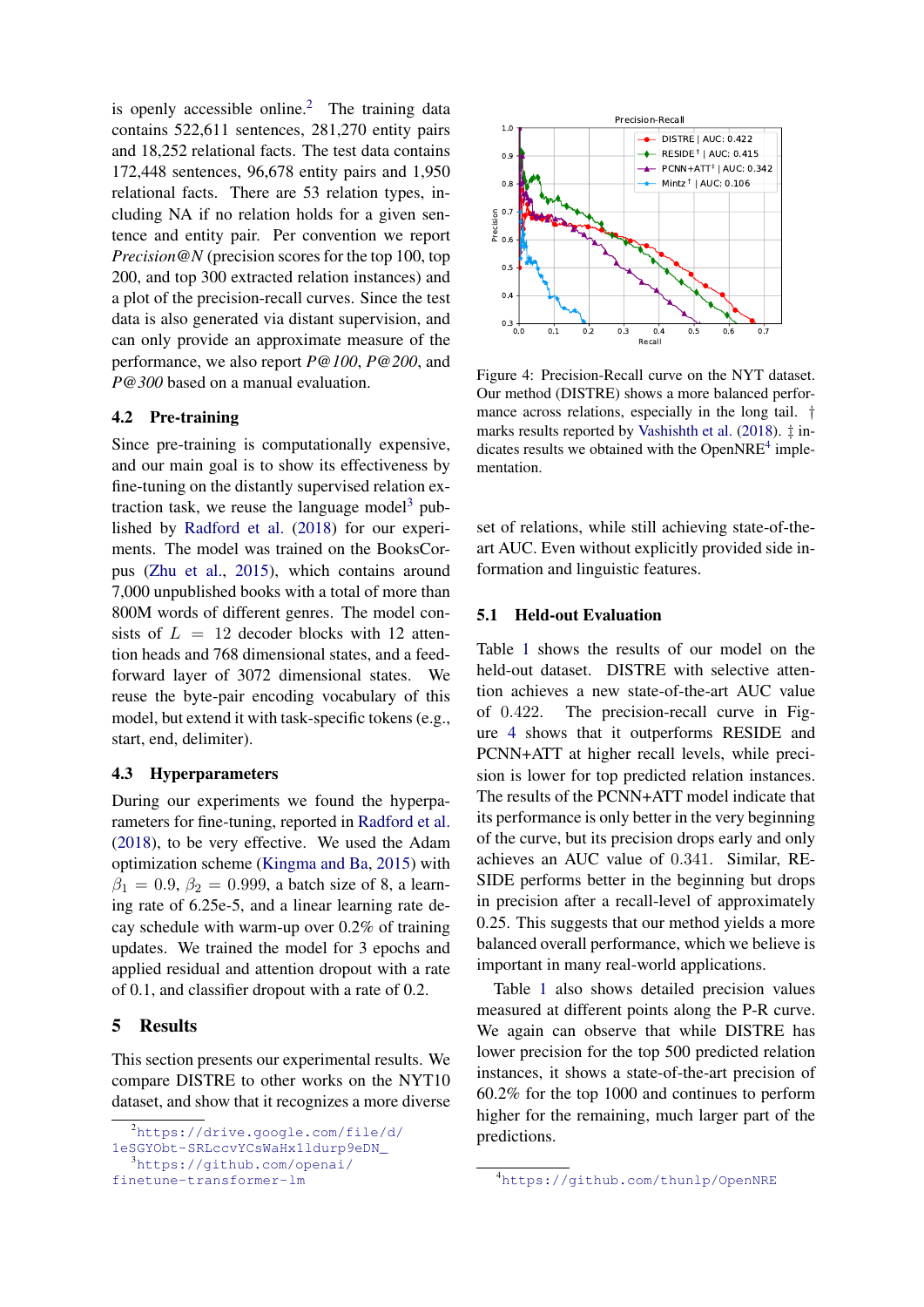<span id="page-5-1"></span>

| System                | AUC - | P@100 | P@200 | P@300 | P@500 | P@1000 | P@2000 |
|-----------------------|-------|-------|-------|-------|-------|--------|--------|
| Mintz <sup>†</sup>    | 0.107 | 52.3  | 50.2  | 45.0  | 39.7  | 33.6   | 23.4   |
| $PCNN+ATT^{\ddagger}$ | 0.341 | 73.0  | 68.0  | 67.3  | 63.6  | 53.3   | 40.0   |
| <b>RESIDET</b>        | 0.415 | 81.8  | 75.4  | 74.3  | 69.7  | 59.3   | 45.0   |
| <b>DISTRE</b>         | 0.422 | 68.0  | 67.0  | 65.3  | 65.0  | 60.2   | 47.9   |

Table 1: Precision evaluated automatically for the top rated relation instances. † marks results reported in the original paper. ‡ marks our results using the OpenNRE implementation.

### <span id="page-5-0"></span>5.2 Manual Evaluation and Analysis

Since automated evaluation on a distantly supervised, held-out dataset does not reflect the actual performance of the models given false positive labels and incomplete knowledge base information, we also evaluate all models manually. This also allows us to gain a better understanding of the difference of the models in terms of their predictions. To this end, three human annotators manually rated the top 300 predicted relation instances for each model. Annotators were asked to label a predicted relation as correct only if it expressed a true fact at some point in time (e.g., for a */business/person/company* relationship, a person may have worked for a company in the past, but not currently), and if at least one sentence clearly expressed this relation, either via a syntactic pattern or via an indicator phrase.

Table [2](#page-6-0) shows the *P@100*, *P@200*, *P@300* and average precision scores, averaged over all annotators. PCNN+ATT has the highest average precision at 94.3%, 3% higher than the 91.2% of RE-SIDE and 5% higher than our model. However, we see that this is mainly due to PCNN+ATT's very high *P@100* and *P@200* scores. For P@300, all models have very similar precision scores. PCNN+ATT's scores decrease considerably, reflecting the overall trend of its PR curve, whereas RESIDE's and DISTRE's manual precision scores remain at approximately the same level. Our model's precision scores for the top rated predictions are around 2% lower than those of RESIDE, confirming the results of the held-out evaluation. Manual inspection of DISTRE's output shows that most errors among the top predictions arise from wrongly labeled */location/country/capital* instances, which the other models do not predict among the top 300 relations.

Table [3](#page-6-1) shows the distribution over relation types for the top 300 predictions of the different models. We see that DISTRE's

top predictions encompass 10 distinct relation types, more than the other two models, with */location/location/contains* and */people/person/nationality* contributing 67% of the predictions. Compared to PCNN+ATT and RE-SIDE, DISTRE predicts additional relation types, such as e.g. */people/person/place lived* (e.g., "Sen. PER, Republican/Democrat of LOC") and */location/neighborhood/neighborhood of* (e.g., "the LOC neighborhood/area of LOC"), with high confidence.

RESIDE's top 300 predictions cover a smaller range of 7 distinct relation types, but also focus on */location/location/contains* and */people/person/nationality* (82% of the model's predictions). RESIDE's top predictions include e.g. the additional relation types */business/company/founders* (e.g., "PER, the founder of ORG") and */people/person/children* (e.g., "PER, the daughter/son of PER").

PCNN+ATT's high-confidence predictions are strongly biased towards a very small set of only four relation types. Of these, */location/location/contains* and */people/person/nationality* together make up 91% of the top 300 predictions. Manual inspection shows that for these relations, the PCNN+ATT model picks up on entity type signals and basic syntactic patterns, such as "LOC, LOC" (e.g., "Berlin, Germany") and "LOC in LOC" ("Green Mountain College in Vermont") for */location/location/contains*, and "PER of LOC" ("Stephen Harper of Canada") for */people/person/nationality*. This suggests that the PCNN model ranks short and simple patterns higher than more complex patterns where the distance between the arguments is larger. The two other models, RESIDE and DISTRE, also identify and utilize these syntactic patterns.

Table [4](#page-7-0) lists some of the more challenging sentence-level predictions that our system cor-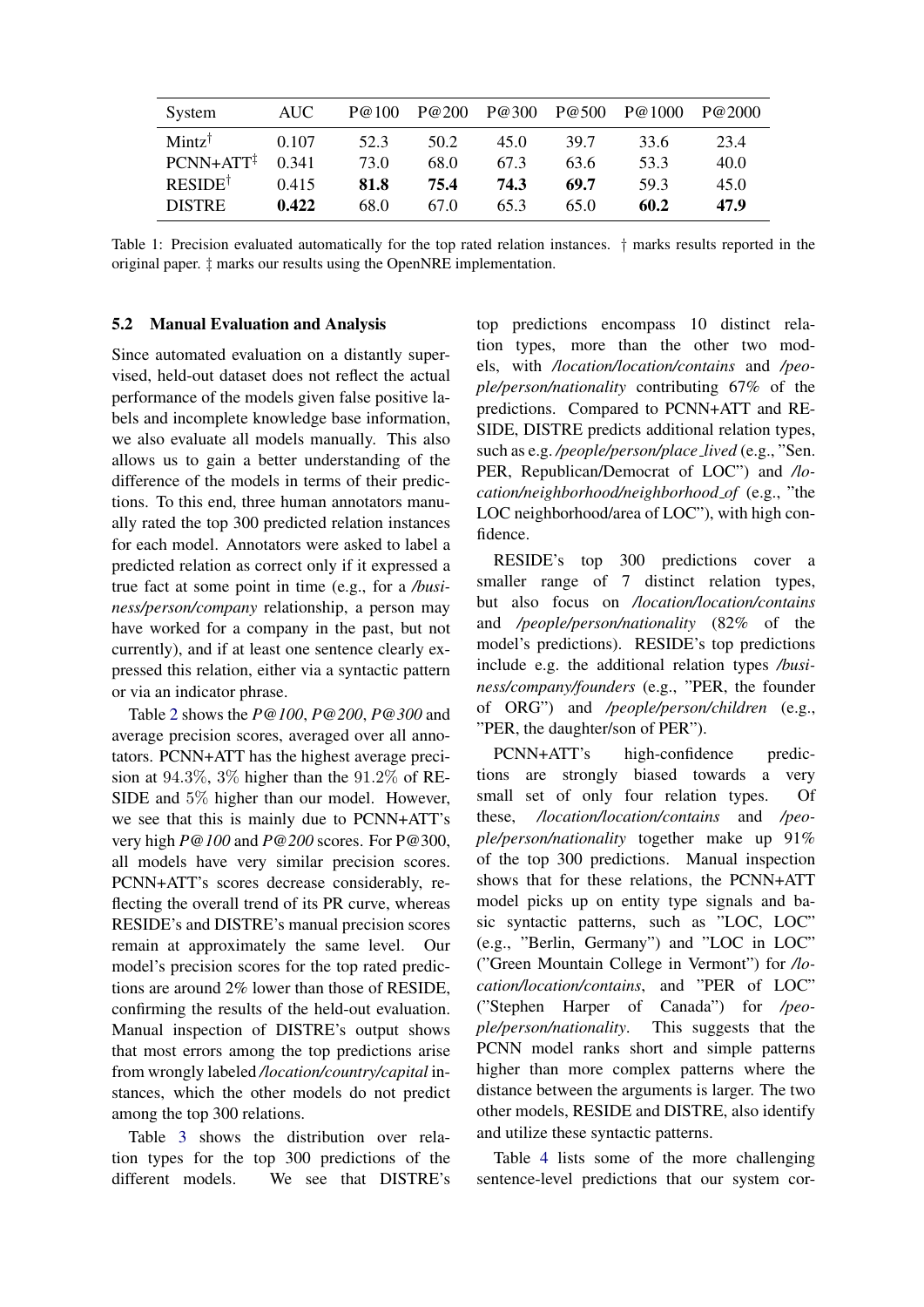| System        | P@100 | P@200 | P@300 | Avg Prec |
|---------------|-------|-------|-------|----------|
| PCNN+ATT      | 97.3  | 94.7  | 90.8  | 94.3     |
| <b>RESIDE</b> | 91.3  | 91.2  | 91.0  | 91.2     |
| <b>DISTRE</b> | 88.0  | 89.8  | 89.2  | 89.0     |

<span id="page-6-0"></span>Table 2: Precision evaluated manually for the top 300 relation instances, averaged across 3 human annotators.

<span id="page-6-1"></span>

| relation             | DIS                         | <b>RES</b> | <b>PCNN</b>           |
|----------------------|-----------------------------|------------|-----------------------|
| location/contains    | 168                         | 182        | 214                   |
| person/nationality   | 32                          | 65         | 59                    |
| person/company       | 31                          | 26         | 19                    |
| person/place_lived   | 22                          |            |                       |
| country/capital      | 17                          |            |                       |
| admin_div/country    | 13                          | 12         |                       |
| neighborhood/nbhd_of | 10                          | 3          | $\mathcal{D}_{\cdot}$ |
| location/team        | 3                           |            |                       |
| company/founders     | $\mathcal{D}_{\cdot}$       | 6          |                       |
| team/location        | $\mathcal{D}_{\mathcal{L}}$ |            |                       |
| person/children      |                             | 6          |                       |

Table 3: Distribution over the top 300 predicted relations for each method. DISTRE achieves performance comparable to RESIDE, while predicting a more diverse set of relations with high confidence. PCNN+ATT shows a strong focus on two relations: */location/location/contains* and */people/person/nationality*.

rectly classified.

# 6 Related Work

Relation Extraction Initial work in RE uses statistical classifiers or kernel based methods in combination with discrete syntactic features, such as part-of-speech and named entities tags, morphological features, and WordNet hypernyms [\(Mintz et al.,](#page-8-1) [2009;](#page-8-1) [Hendrickx et al.,](#page-8-10) [2010\)](#page-8-10). These methods have been superseded by sequence based methods, including recurrent [\(Socher et al.,](#page-9-10) [2012;](#page-9-10) [Zhang and Wang,](#page-10-3) [2015\)](#page-10-3) and convolutional neural networks [\(Zeng et al.,](#page-10-0) [2014,](#page-10-0) [2015\)](#page-10-4). Consequently, discrete features have been replaced by distributed representations of words and syntactic features [\(Turian et al.,](#page-9-11) [2010;](#page-9-11) [Pennington et al.,](#page-8-11) [2014\)](#page-8-11). [Xu et al.](#page-9-12) [\(2015a](#page-9-12)[,b\)](#page-9-13) integrated shortest dependency path (SDP) information into a LSTMbased relation classification model. Considering the SDP is useful for relation classification, because it focuses on the action and agents in a sentence [\(Bunescu and Mooney,](#page-8-12) [2005;](#page-8-12) [Socher et al.,](#page-9-14)

[2014\)](#page-9-14). [Zhang et al.](#page-10-1) [\(2018b\)](#page-10-1) established a new state-of-the-art for relation extraction on the TA-CRED dataset by applying a combination of pruning and graph convolutions to the dependency tree. Recently, [Verga et al.](#page-9-15) [\(2018\)](#page-9-15) extended the Transformer architecture by a custom architecture for supervised biomedical named entity and relation extraction. In comparison, we fine-tune pretrained language representations and only require distantly supervised annotation labels.

Distantly Supervised Relation Extraction Early distantly supervised approaches [\(Mintz](#page-8-1) [et al.,](#page-8-1) [2009\)](#page-8-1) use multi-instance learning [\(Riedel](#page-9-9) [et al.,](#page-9-9) [2010\)](#page-9-9) and multi-instance multi-label learning [\(Surdeanu et al.,](#page-9-2) [2012;](#page-9-2) [Hoffmann et al.,](#page-8-2) [2011\)](#page-8-2) to model the assumption that at least one sentence per relation instance correctly expresses the relation. With the increasing popularity of neural networks, PCNN [\(Zeng et al.,](#page-10-0) [2014\)](#page-10-0) became the most widely used architecture, with extensions for multi-instance learning [\(Zeng](#page-10-4) [et al.,](#page-10-4) [2015\)](#page-10-4), selective attention [\(Lin et al.,](#page-8-5) [2016;](#page-8-5) [Han et al.,](#page-8-13) [2018\)](#page-8-13), adversarial training [\(Wu et al.,](#page-9-16) [2017;](#page-9-16) [Qin et al.,](#page-9-17) [2018\)](#page-9-17), noise models [\(Luo](#page-8-14) [et al.,](#page-8-14) [2017\)](#page-8-14), and soft labeling [\(Liu et al.,](#page-8-15) [2017;](#page-8-15) [Wang et al.,](#page-9-18) [2018\)](#page-9-18). Recent work showed graph convolutions [\(Vashishth et al.,](#page-9-3) [2018\)](#page-9-3) and capsule networks [\(Zhang et al.,](#page-10-5) [2018a\)](#page-10-5), previously applied to the supervised setting [\(Zhang et al.,](#page-10-1) [2018b\)](#page-10-1), to be also applicable in a distantly supervised setting. In addition, linguistic and semantic background knowledge is helpful for the task, but the proposed systems typically rely on explicit features, such as dependency trees, named entity types, and relation aliases [\(Vashishth et al.,](#page-9-3) [2018;](#page-9-3) [Yaghoobzadeh et al.,](#page-9-19) [2017\)](#page-9-19), or task- and domain-specific pre-training [\(Liu et al.,](#page-8-16) [2018b;](#page-8-16) [He et al.,](#page-8-17) [2018\)](#page-8-17), whereas our method only relies on features captured by a language model during unsupervised pre-training.

Language Representations and Transfer Learning Deep language representations have shown to be an effective form of unsupervised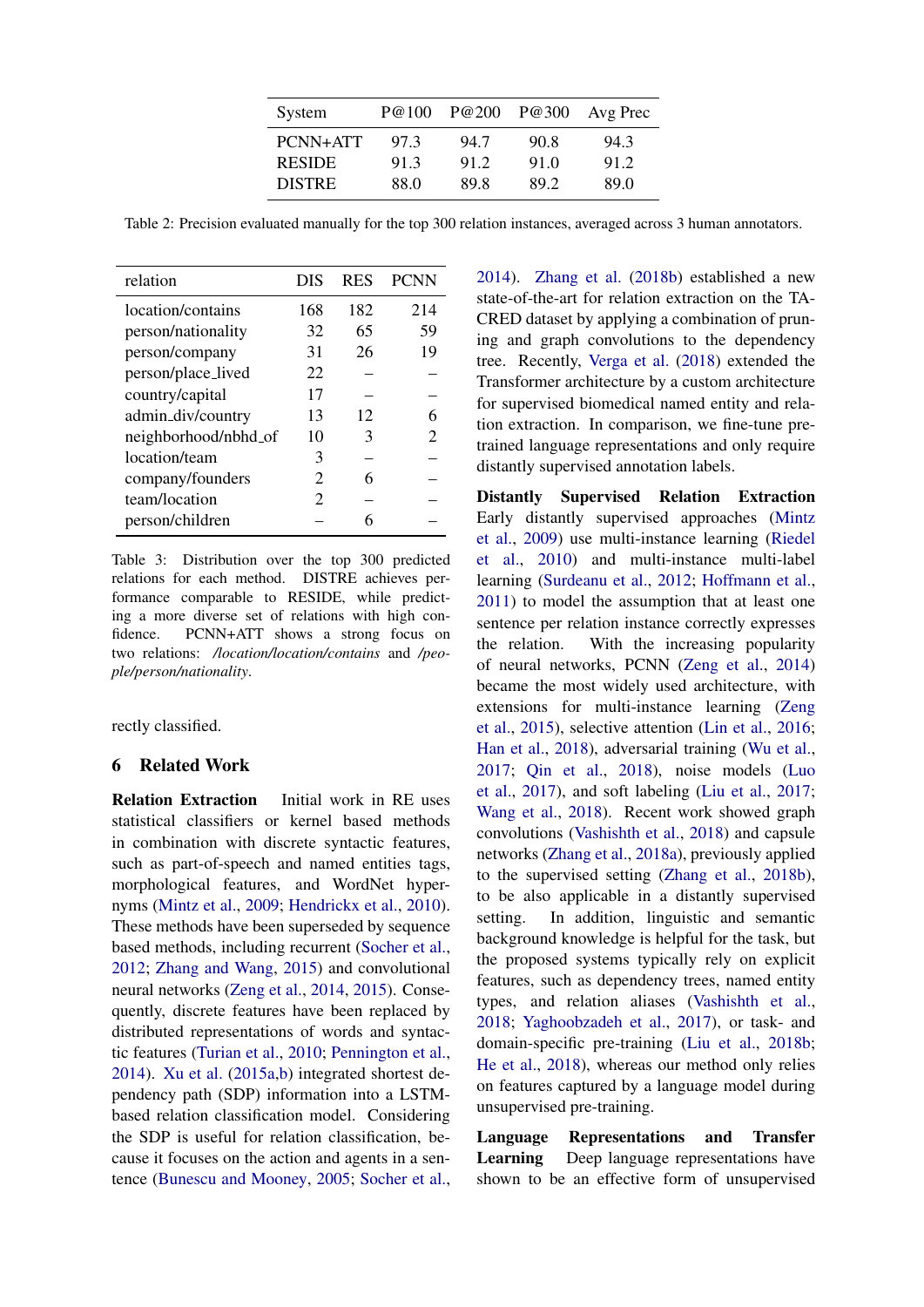<span id="page-7-0"></span>

| Sentence                                                                                                                                                                                                      | Relation                    |
|---------------------------------------------------------------------------------------------------------------------------------------------------------------------------------------------------------------|-----------------------------|
| Mr. Snow asked, referring to Ayatollah Ali Khamenei, Iran's supreme<br>leader, and Mahmoud Ahmadinejad, Iran's president.                                                                                     | /people/person/nationality  |
| In Oklahoma, the Democratic governor, Brad Henry, vetoed legisla-<br>tion Wednesday that would ban state facilities and workers from per-<br>forming abortions except to save the life of the pregnant woman. | /people/person/place_lived  |
| <b>Jakarta</b> also boasts of having one of the oldest golf courses in Asia,<br>Rawamangun, also known as the Jakarta Golf Club.                                                                              | /location/location/contains |
| Cities like New York grow in their unbuilding: demolition tends to pre-<br>cede development, most urgently and particularly in Lower Manhat-<br>tan, where New York City began.                               | /location/location/contains |

Table 4: Examples of challenging relation mentions. These examples benefit from the ability to capture more complex features. Relation arguments are marked in bold.

pre-training. [Peters et al.](#page-9-5) [\(2018\)](#page-9-5) introduced embeddings from language models (ELMo), an approach to learn contextualized word representations by training a bidirectional LSTM to optimize a disjoint bidirectional language model objective. Their results show that replacing static pre-trained word vectors [\(Mikolov et al.,](#page-8-18) [2013;](#page-8-18) [Pennington](#page-8-11) [et al.,](#page-8-11) [2014\)](#page-8-11) with contextualized word representations significantly improves performance on various natural language processing tasks, such as semantic similarity, coreference resolution, and semantic role labeling. [Ruder and Howard](#page-9-7) [\(2018\)](#page-9-7) found language representations learned by unsupervised language modeling to significantly improve text classification performance, to prevent overfitting, and to increase sample efficiency. [Radford et al.](#page-9-0) [\(2018\)](#page-9-0) demonstrated that general-domain pre-training and task-specific fine-tuning, which our model is based on, achieves state-of-the-art results on several question answering, text classification, textual entailment, and semantic similarity tasks. [Devlin et al.](#page-8-6) [\(2018\)](#page-8-6) further extended language model pre-training by introducing a slot-filling objective to jointly train a bidirectional language model. Most recently [\(Radford et al.,](#page-9-6) [2019\)](#page-9-6) found that considerably increasing the size of language models results in even better generalization to downstream tasks, while still underfitting large text corpora.

## 7 Conclusion

We proposed DISTRE, a Transformer which we extended with an attentive selection mechanism for the multi-instance learning scenario, common

in distantly supervised relation extraction. While DISTRE achieves a lower precision for the 300 top ranked predictions, we observe a state-of-the-art AUC and an overall more balanced performance, especially for higher recall values. Similarly, our approach predicts a larger set of distinct relation types with high confidence among the top predictions. In contrast to RESIDE, which uses explicitly provided side information and linguistic features, our approach only utilizes features implicitly captured in pre-trained language representations. This allows for an increased domain and language independence, and an additional error reduction because pre-processing can be omitted.

In future work, we want to further investigate the extent of syntactic structure captured in deep language language representations. Because of its generic architecture, DISTRE allows for integration of additional contextual information, e.g. background knowledge about entities and relations, which could also prove useful to further improve performance.

### Acknowledgments

We would like to thank the anonymous reviewers for their comments. This research was partially supported by the German Federal Ministry of Education and Research through the projects DEEPLEE (01IW17001) and BBDC2 (01IS18025E), and by the German Federal Ministry of Transport and Digital Infrastructure through the project DAYSTREAM (19F2031A).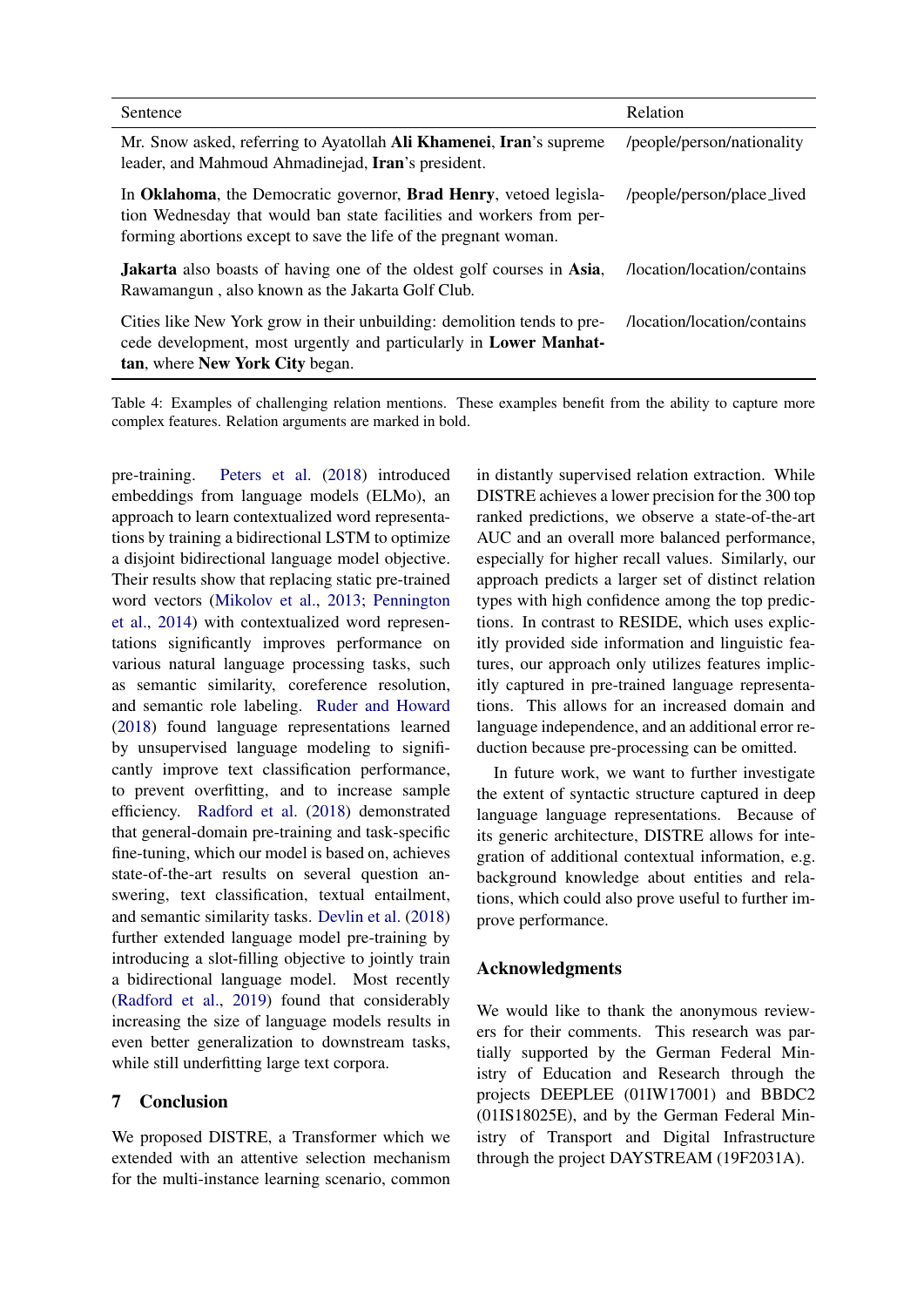#### References

- <span id="page-8-7"></span>Christoph Alt, Marc Hübner, and Leonhard Hennig. 2019. [Improving relation extraction by pre-trained](https://openreview.net/forum?id=BJgrxbqp67) [language representations.](https://openreview.net/forum?id=BJgrxbqp67) In *Proceedings of the 2019 Conference on Automated Knowledge Base Construction*, Amherst, Massachusetts.
- <span id="page-8-12"></span>Razvan C. Bunescu and Raymond J. Mooney. 2005. [A](http://dx.doi.org/10.3115/1220575.1220666) [Shortest Path Dependency Kernel for Relation Ex](http://dx.doi.org/10.3115/1220575.1220666)[traction.](http://dx.doi.org/10.3115/1220575.1220666) In *Proceedings of the Conference on Human Language Technology and Empirical Methods in Natural Language Processing*, HLT '05, pages 724–731. Association for Computational Linguistics.
- <span id="page-8-6"></span>Jacob Devlin, Ming-Wei Chang, Kenton Lee, and Kristina Toutanova. 2018. [BERT: pre-training of](http://arxiv.org/abs/1810.04805) [deep bidirectional transformers for language under](http://arxiv.org/abs/1810.04805)[standing.](http://arxiv.org/abs/1810.04805) *Computing Research Repository (CoRR)*, abs/1810.04805.
- <span id="page-8-4"></span>Miao Fan, Deli Zhao, Qiang Zhou, Zhiyuan Liu, Thomas Fang Zheng, and Edward Y. Chang. 2014. [Distant Supervision for Relation Extraction with](http://www.aclweb.org/anthology/P14-1079) [Matrix Completion.](http://www.aclweb.org/anthology/P14-1079) In *Proceedings of the 52nd Annual Meeting of the Association for Computational Linguistics (Volume 1: Long Papers)*, pages 839– 849, Baltimore, Maryland. Association for Computational Linguistics.
- <span id="page-8-13"></span>Xu Han, Pengfei Yu, Zhiyuan Liu, Maosong Sun, and Peng Li. 2018. [Hierarchical relation extraction with](http://aclweb.org/anthology/D18-1247) [coarse-to-fine grained attention.](http://aclweb.org/anthology/D18-1247) In *Proceedings of the 2018 Conference on Empirical Methods in Natural Language Processing*, pages 2236–2245. Association for Computational Linguistics.
- <span id="page-8-17"></span>Zhengqiu He, Wenliang Chen, Zhenghua Li, Meishan Zhang, Wei Zhang, and Min Zhang. 2018. See: Syntax-aware entity embedding for neural relation extraction. In *AAAI*.
- <span id="page-8-10"></span>Iris Hendrickx, Su Nam Kim, Zornitsa Kozareva, Preslav Nakov, Diarmuid Ó Séaghdha, Sebastian Padó, Marco Pennacchiotti, Lorenza Romano, and Stan Szpakowicz. 2010. Semeval-2010 Task 8: Stan Szpakowicz. 2010. Multi-Way Classification of Semantic Relations between Pairs of Nominals. In *SemEval@ACL*.
- <span id="page-8-2"></span>Raphael Hoffmann, Congle Zhang, Xiao Ling, Luke Zettlemoyer, and Daniel S. Weld. 2011. [Knowledge-Based Weak Supervision for Informa](http://www.aclweb.org/anthology/P11-1055)[tion Extraction of Overlapping Relations.](http://www.aclweb.org/anthology/P11-1055) In *Proceedings of the 49th Annual Meeting of the Association for Computational Linguistics: Human Language Technologies*, pages 541–550, Portland, Oregon, USA. Association for Computational Linguistics.
- <span id="page-8-0"></span>Heng Ji and Ralph Grishman. 2011. [Knowledge base](http://dl.acm.org/citation.cfm?id=2002472.2002618) [population: Successful approaches and challenges.](http://dl.acm.org/citation.cfm?id=2002472.2002618) In *Proceedings of the 49th Annual Meeting of the Association for Computational Linguistics: Human Language Technologies - Volume 1*, HLT '11, pages

1148–1158, Stroudsburg, PA, USA. Association for Computational Linguistics.

- <span id="page-8-9"></span>Diederik P. Kingma and Jimmy Ba. 2015. [Adam:](http://arxiv.org/abs/1412.6980) [A method for stochastic optimization.](http://arxiv.org/abs/1412.6980) *International Conference on Learning Representations*, abs/1412.6980.
- <span id="page-8-5"></span>Yankai Lin, Shiqi Shen, Zhiyuan Liu, Huanbo Luan, and Maosong Sun. 2016. [Neural Relation Extrac](http://www.aclweb.org/anthology/P16-1200)[tion with Selective Attention over Instances.](http://www.aclweb.org/anthology/P16-1200) In *Proceedings of the 54th Annual Meeting of the Association for Computational Linguistics (Volume 1: Long Papers)*, pages 2124–2133, Berlin, Germany. Association for Computational Linguistics.
- <span id="page-8-8"></span>Peter J. Liu, Mohammad Saleh, Etienne Pot, Ben Goodrich, Ryan Sepassi, Lukasz Kaiser, and Noam Shazeer. 2018a. Generating wikipedia by summarizing long sequences. *ICLR*.
- <span id="page-8-16"></span>Tianyi Liu, Xinsong Zhang, Wanhao Zhou, and Weijia Jia. 2018b. [Neural relation extraction via inner](http://aclweb.org/anthology/D18-1243)[sentence noise reduction and transfer learning.](http://aclweb.org/anthology/D18-1243) In *Proceedings of the 2018 Conference on Empirical Methods in Natural Language Processing*, pages 2195–2204. Association for Computational Linguistics.
- <span id="page-8-15"></span>Tianyu Liu, Kexiang Wang, Baobao Chang, and Zhifang Sui. 2017. [A soft-label method for noise](https://doi.org/10.18653/v1/D17-1189)[tolerant distantly supervised relation extraction.](https://doi.org/10.18653/v1/D17-1189) In *Proceedings of the 2017 Conference on Empirical Methods in Natural Language Processing*, pages 1790–1795. Association for Computational Linguistics.
- <span id="page-8-14"></span>Bingfeng Luo, Yansong Feng, Zheng Wang, Zhanxing Zhu, Songfang Huang, Rui Yan, and Dongyan Zhao. 2017. [Learning with noise: Enhance distantly su](https://doi.org/10.18653/v1/P17-1040)[pervised relation extraction with dynamic transition](https://doi.org/10.18653/v1/P17-1040) [matrix.](https://doi.org/10.18653/v1/P17-1040) In *Proceedings of the 55th Annual Meeting of the Association for Computational Linguistics (Volume 1: Long Papers)*, pages 430–439. Association for Computational Linguistics.
- <span id="page-8-18"></span>Tomas Mikolov, Kai Chen, Greg Corrado, and Jeffrey Dean. 2013. [Efficient estimation of word](https://arxiv.org/abs/1301.3781) [representations in vector space.](https://arxiv.org/abs/1301.3781) *arXiv preprint arXiv:1301.3781*.
- <span id="page-8-3"></span>Bonan Min, Ralph Grishman, Li Wan, Chang Wang, and David Gondek. 2013. [Distant Supervision for](http://www.aclweb.org/anthology/N13-1095) [Relation Extraction with an Incomplete Knowledge](http://www.aclweb.org/anthology/N13-1095) [Base.](http://www.aclweb.org/anthology/N13-1095) In *Proceedings of the 2013 Conference of the North American Chapter of the Association for Computational Linguistics: Human Language Technologies*, pages 777–782, Atlanta, Georgia. Association for Computational Linguistics.
- <span id="page-8-1"></span>Mike Mintz, Steven Bills, Rion Snow, and Daniel Jurafsky. 2009. Distant supervision for relation extraction without labeled data. In *ACL/IJCNLP*.
- <span id="page-8-11"></span>Jeffrey Pennington, Richard Socher, and Christopher D. Manning. 2014. Glove: Global vectors for word representation. In *EMNLP*.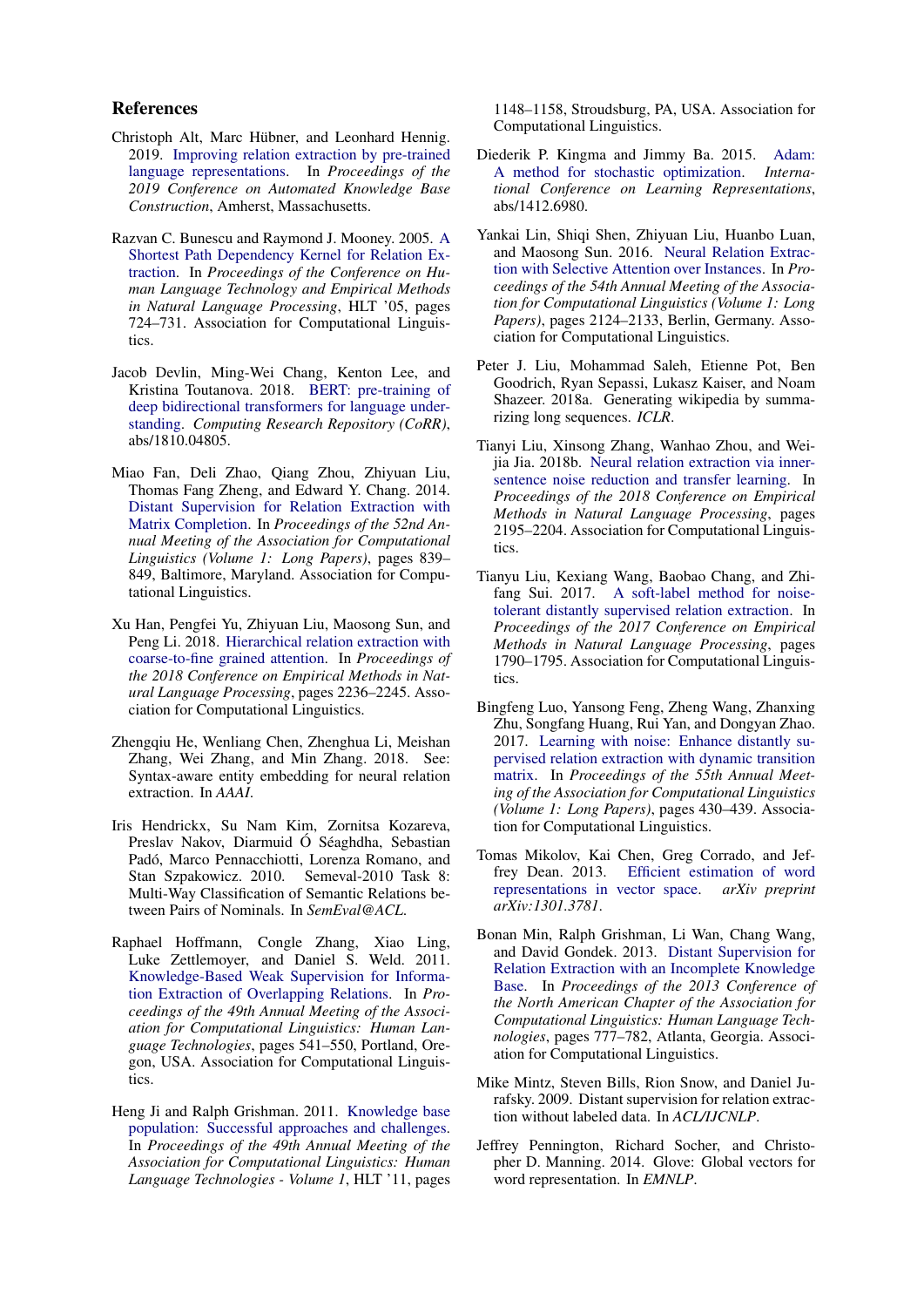- <span id="page-9-5"></span>Matthew E. Peters, Mark Neumann, Mohit Iyyer, Matt Gardner, Christopher Clark, Kenton Lee, and Luke S. Zettlemoyer. 2018. Deep contextualized word representations. In *NAACL-HLT*.
- <span id="page-9-17"></span>Pengda Qin, Weiran XU, and William Yang Wang. 2018. [Dsgan: Generative adversarial training for](http://aclweb.org/anthology/P18-1046) [distant supervision relation extraction.](http://aclweb.org/anthology/P18-1046) In *Proceedings of the 56th Annual Meeting of the Association for Computational Linguistics (Volume 1: Long Papers)*, pages 496–505. Association for Computational Linguistics.
- <span id="page-9-0"></span>Alec Radford, Karthik Narasimhan, Tim Salimans, and Ilya Sutskever. 2018. [Improving language under](https://s3-us-west-2.amazonaws.com/openai-assets/research-covers/language-unsupervised/language_understanding_paper.pdf)[standing by generative pre-training.](https://s3-us-west-2.amazonaws.com/openai-assets/research-covers/language-unsupervised/language_understanding_paper.pdf) *available as a preprint*.
- <span id="page-9-6"></span>Alec Radford, Jeff Wu, Rewon Child, David Luan, Dario Amodei, and Ilya Sutskever. 2019. [Language](https://d4mucfpksywv.cloudfront.net/better-language-models/language_models_are_unsupervised_multitask_learners.pdf) [models are unsupervised multitask learners.](https://d4mucfpksywv.cloudfront.net/better-language-models/language_models_are_unsupervised_multitask_learners.pdf)
- <span id="page-9-9"></span>Sebastian Riedel, Limin Yao, and Andrew McCallum. 2010. [Modeling Relations and Their Mentions with](http://www.riedelcastro.org//publications/papers/riedel10modeling.pdf)[out Labeled Text.](http://www.riedelcastro.org//publications/papers/riedel10modeling.pdf) In *Proceedings of the European Conference on Machine Learning and Knowledge Discovery in Databases (ECML PKDD '10)*.
- <span id="page-9-7"></span>Sebastian Ruder and Jeremy Howard. 2018. Universal language model fine-tuning for text classification. Association for Computational Linguistics.
- <span id="page-9-8"></span>Rico Sennrich, Barry Haddow, and Alexandra Birch. 2016. [Neural machine translation of rare words with](http://www.aclweb.org/anthology/P16-1162) [subword units.](http://www.aclweb.org/anthology/P16-1162) In *Proceedings of the 54th Annual Meeting of the Association for Computational Linguistics (Volume 1: Long Papers)*, volume 1, pages 1715–1725.
- <span id="page-9-10"></span>Richard Socher, Brody Huval, Christopher D. Manning, and Andrew Y. Ng. 2012. Semantic compositionality through recursive matrix-vector spaces. In *EMNLP-CoNLL*.
- <span id="page-9-14"></span>Richard Socher, Andrej Karpathy, Quoc V. Le, Christopher D. Manning, and Andrew Y. Ng. 2014. Grounded compositional semantics for finding and describing images with sentences. *TACL*, 2:207– 218.
- <span id="page-9-2"></span>Mihai Surdeanu, Julie Tibshirani, Ramesh Nallapati, and Christopher D. Manning. 2012. [Multi-instance](http://www.aclweb.org/anthology/D/D12/D12-1042.pdf) [Multi-label Learning for Relation Extraction.](http://www.aclweb.org/anthology/D/D12/D12-1042.pdf) In *Proceedings of the 2012 Joint Conference on Empirical Methods in Natural Language Processing and Computational Natural Language Learning*, EMNLP-CoNLL '12, pages 455–465, Stroudsburg, PA, USA. Association for Computational Linguistics.
- <span id="page-9-11"></span>Joseph P. Turian, Lev-Arie Ratinov, and Yoshua Bengio. 2010. Word representations: A simple and general method for semi-supervised learning. In *ACL*.
- <span id="page-9-3"></span>Shikhar Vashishth, Rishabh Joshi, Sai Suman Prayaga, Chiranjib Bhattacharyya, and Partha Talukdar. 2018. [Reside: Improving distantly-supervised neural rela](http://aclweb.org/anthology/D18-1157)[tion extraction using side information.](http://aclweb.org/anthology/D18-1157) In *Proceedings of the 2018 Conference on Empirical Methods in Natural Language Processing*, pages 1257–1266. Association for Computational Linguistics.
- <span id="page-9-4"></span>Ashish Vaswani, Noam Shazeer, Niki Parmar, Jakob Uszkoreit, Llion Jones, Aidan N Gomez, Łukasz Kaiser, and Illia Polosukhin. 2017. [Attention is all](https://papers.nips.cc/paper/7181-attention-is-all-you-need.pdf) [you need.](https://papers.nips.cc/paper/7181-attention-is-all-you-need.pdf) In *Advances in Neural Information Processing Systems*, pages 5998–6008.
- <span id="page-9-15"></span>Patrick Verga, Emma Strubell, and Andrew McCallum. 2018. [Simultaneously self-attending to all mentions](http://aclweb.org/anthology/N18-1080) [for full-abstract biological relation extraction.](http://aclweb.org/anthology/N18-1080) In *Proceedings of the 2018 Conference of the North American Chapter of the Association for Computational Linguistics: Human Language Technologies, Volume 1 (Long Papers)*, pages 872–884. Association for Computational Linguistics.
- <span id="page-9-18"></span>Guanying Wang, Wen Zhang, Ruoxu Wang, Yalin Zhou, Xi Chen, Wei Zhang, Hai Zhu, and Huajun Chen. 2018. [Label-free distant supervision for re](http://aclweb.org/anthology/D18-1248)[lation extraction via knowledge graph embedding.](http://aclweb.org/anthology/D18-1248) In *Proceedings of the 2018 Conference on Empirical Methods in Natural Language Processing*, pages 2246–2255. Association for Computational Linguistics.
- <span id="page-9-16"></span>Yi Wu, David Bamman, and Stuart Russell. 2017. [Ad](https://doi.org/10.18653/v1/D17-1187)[versarial training for relation extraction.](https://doi.org/10.18653/v1/D17-1187) In *Proceedings of the 2017 Conference on Empirical Methods in Natural Language Processing*, pages 1778–1783. Association for Computational Linguistics.
- <span id="page-9-12"></span>Kun Xu, Yansong Feng, Songfang Huang, and Dongyan Zhao. 2015a. Semantic relation classification via convolutional neural networks with simple negative sampling. In *EMNLP*.
- <span id="page-9-13"></span>Yan Xu, Lili Mou, Ge Li, Yunchuan Chen, Hao Peng, and Zhi Jin. 2015b. [Classifying relations via long](https://doi.org/10.18653/v1/D15-1206) [short term memory networks along shortest depen](https://doi.org/10.18653/v1/D15-1206)[dency paths.](https://doi.org/10.18653/v1/D15-1206) In *Proceedings of the 2015 Conference on Empirical Methods in Natural Language Processing*, pages 1785–1794. Association for Computational Linguistics.
- <span id="page-9-19"></span>Yadollah Yaghoobzadeh, Heike Adel, and Hinrich Schütze. 2017. [Noise mitigation for neural entity](http://aclweb.org/anthology/E17-1111) [typing and relation extraction.](http://aclweb.org/anthology/E17-1111) In *Proceedings of the 15th Conference of the European Chapter of the Association for Computational Linguistics: Volume 1, Long Papers*, pages 1183–1194. Association for Computational Linguistics.
- <span id="page-9-1"></span>Mo Yu, Wenpeng Yin, Kazi Saidul Hasan, Cícero Nogueira dos Santos, Bing Xiang, and<br>Bowen Zhou. 2017. Improved neural relation Improved neural relation detection for knowledge base question answering. In *ACL*.